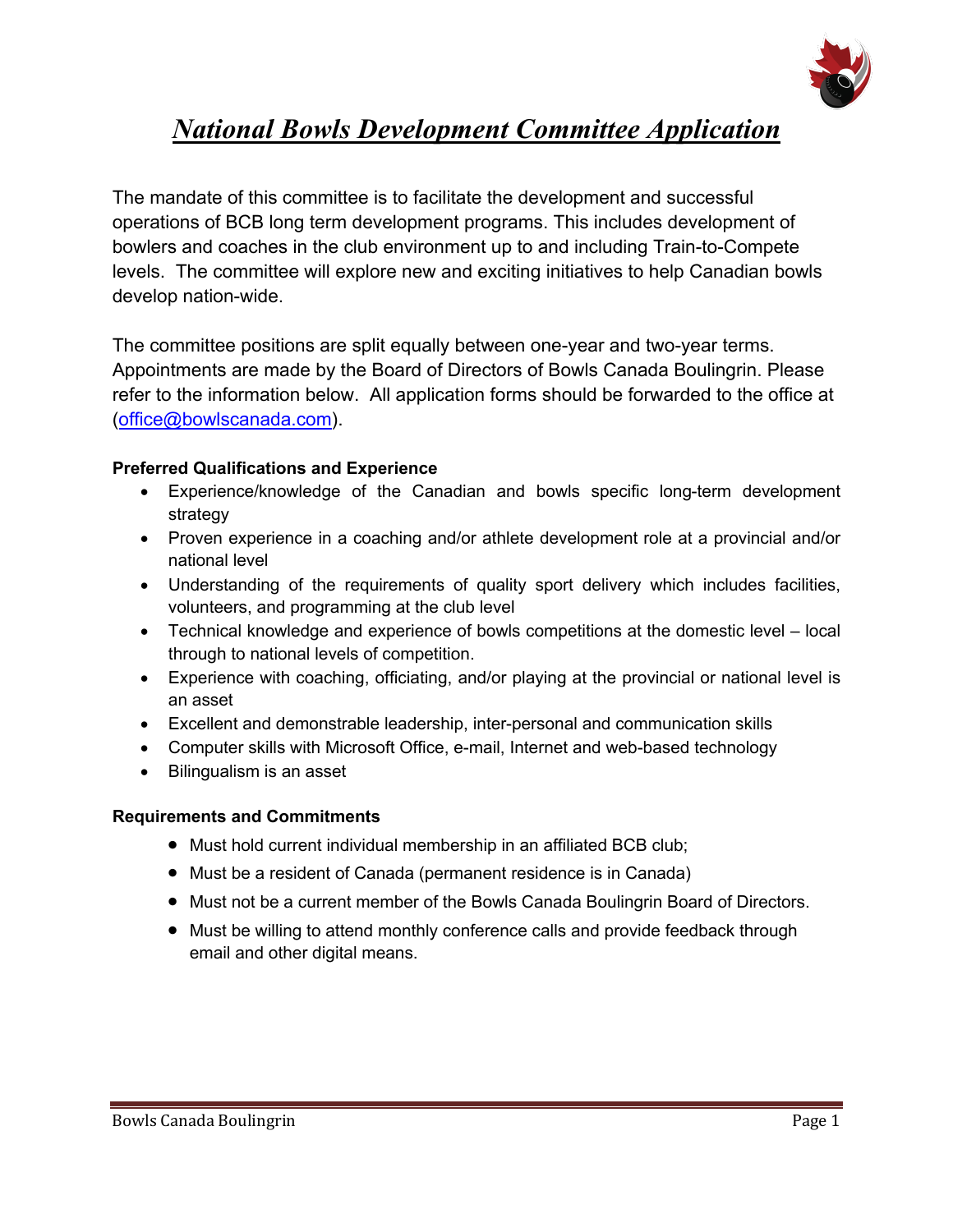

#### **Description of Duties of the National Bowls Development Committee**

- Ensure an overall strategy of Long Term Development is implemented and identify areas of priority for further advancement.
- Create and maintain developmentally appropriate pathways, reference materials, and programs, targeted at new and existing bowlers, in the long term development stages of Learn-to-Bowl, Train-to-Play, Learn-to-Compete, and Train-to-Compete.
- Identify and recommend appropriate and sustainable competition structures to support bowlers in long term development stages of Learn-to-Bowl, Train-to-Play, Learn-to-Compete, and Train-to-Compete.
- Identify and recommend appropriate long term coach development pathways such that each stage of bowler development is supported.
- Assist with ensuring nationally sanctioned competitions meet player development needs and technical specifications as required, including alignment of conditions of play and other national championship policies.
- Collaborate with other groups (e.g. World Bowls, other sports organizations, BCB committees and working groups) as necessary to ensure BCB's long term development plans are aligned, relevant, and up-to-date.
- Collaborate with the National Officiating Committee to ensure long term official development pathways align with long term bowler and long term coach development pathways.
- Advise provincial associations on long term development implementation as requested.
- Ensure that the long term development of Para-bowlers is identified.
- Consider and recommend club implementation strategies for successful and developmentally appropriate bowler recruitment and retention.
- Recognizes facility restraints and recommends developmentally appropriate creative solutions.
- Ensure that materials and data developed regarding the Bowls Canada Boulingrin Development Committee meetings and initiatives are updated and archived/stored with the Bowls Canada national office.

.